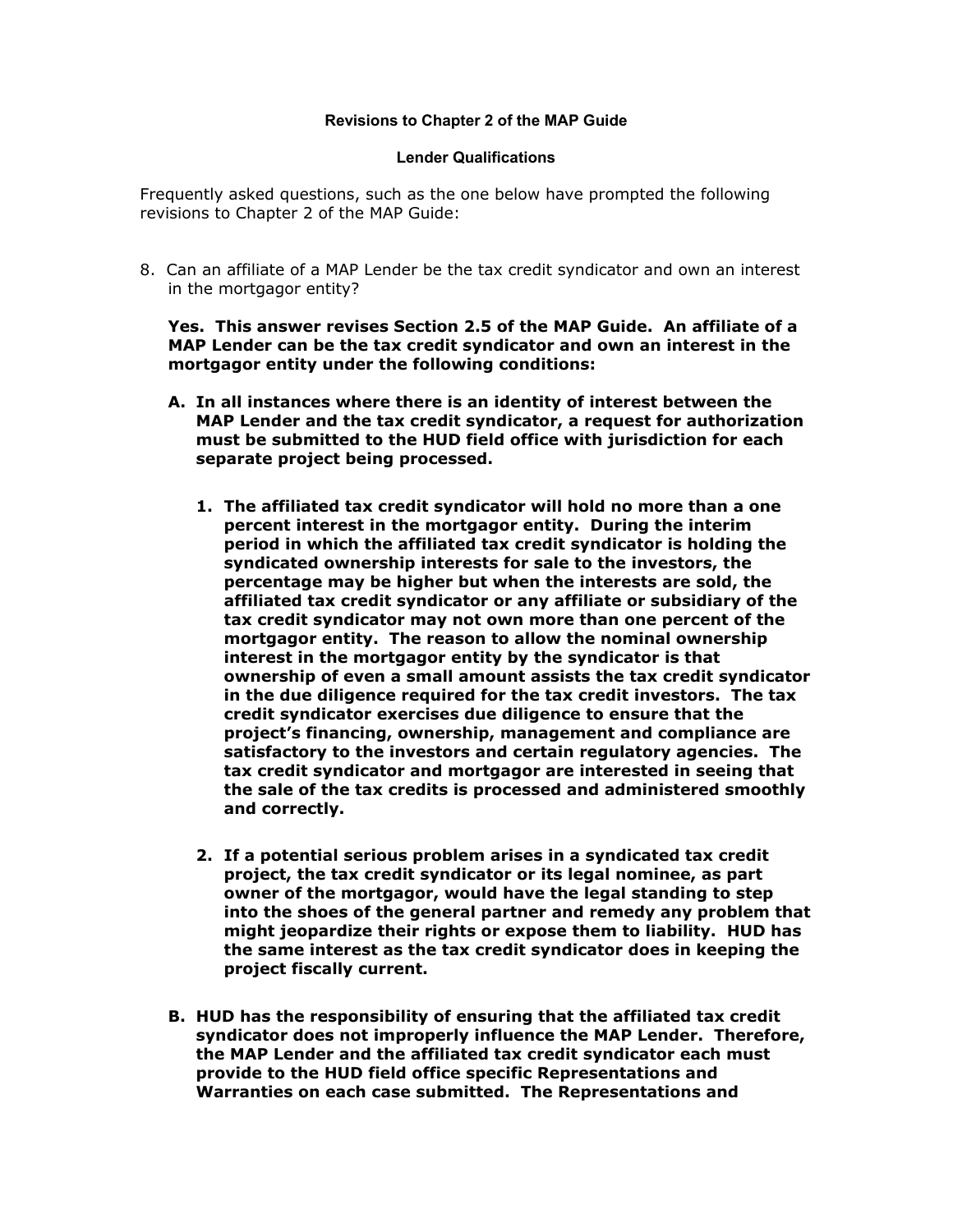**Warranties must be signed, dated and contain the criminal warning language found in item C. below.** 

- **1. The MAP Lender's Representation and Warranty must state:** 
	- **a. With respect to any loan that it will underwrite under MAP:**

**1) No officer or employee of \_\_\_\_\_\_\_\_\_\_\_\_\_(insert the name of affiliated tax credit syndicator) or any director or direct or indirect parent thereof will have any loan-specific control or influence in \_\_\_\_\_\_\_\_\_\_\_'s (insert the name of MAP Lender) underwriting of the MAP loan (except by providing factual information to \_\_\_\_\_\_\_\_\_\_\_\_(insert the name of MAP Lender) in the same manner as would be provided by an unaffiliated syndicator).** 

**2) \_\_\_\_\_\_\_\_\_\_\_\_\_\_\_(insert the name of MAP Lender) will not condition its commitment to provide such financing on \_\_\_\_\_\_\_\_\_\_\_\_\_(insert the name of affiliated tax credit syndicator) being selected as the tax credit syndicator for the project to be financed by the MAP loan.** 

- **b. \_\_\_\_\_\_\_\_\_\_\_\_\_\_(insert the name of MAP Lender) will notify HUD promptly in writing in the event of any change or event, which causes any of the foregoing Representations or Warranties to be materially untrue or inaccurate.**
- **2. The MAP Lender's affiliated tax credit syndicator's Representation and Warranty must state:** 
	- **a. In the regular course of its business it syndicates tax credit investments in owners of multifamily affordable housing projects.**
	- **b. With respect to any project loan that is to be underwritten by \_\_\_\_\_\_\_\_\_ (insert the name of MAP Lender) and that \_\_\_\_\_\_\_\_\_\_(insert the name of affiliated tax credit syndicator) intends to syndicate to tax credit investors:** 
		- **1) No officer or employee of \_\_\_\_\_\_\_\_\_\_\_(insert the name of MAP Lender) will have any loan-specific control or influence in \_\_\_\_\_\_\_\_'s (insert the name of affiliated tax credit syndicator) processing of the owner's application for tax credit syndication (except by providing factual information to \_\_\_\_\_\_\_\_\_\_\_\_ (insert the name of affiliated tax credit syndicator) in the same manner as would be provided by an unaffiliated lender).**
		- **2) \_\_\_\_\_\_\_\_\_\_\_\_\_\_ (insert the name of affiliated tax credit syndicator) will not condition its commitment to syndicate the project on debt financing for such project**